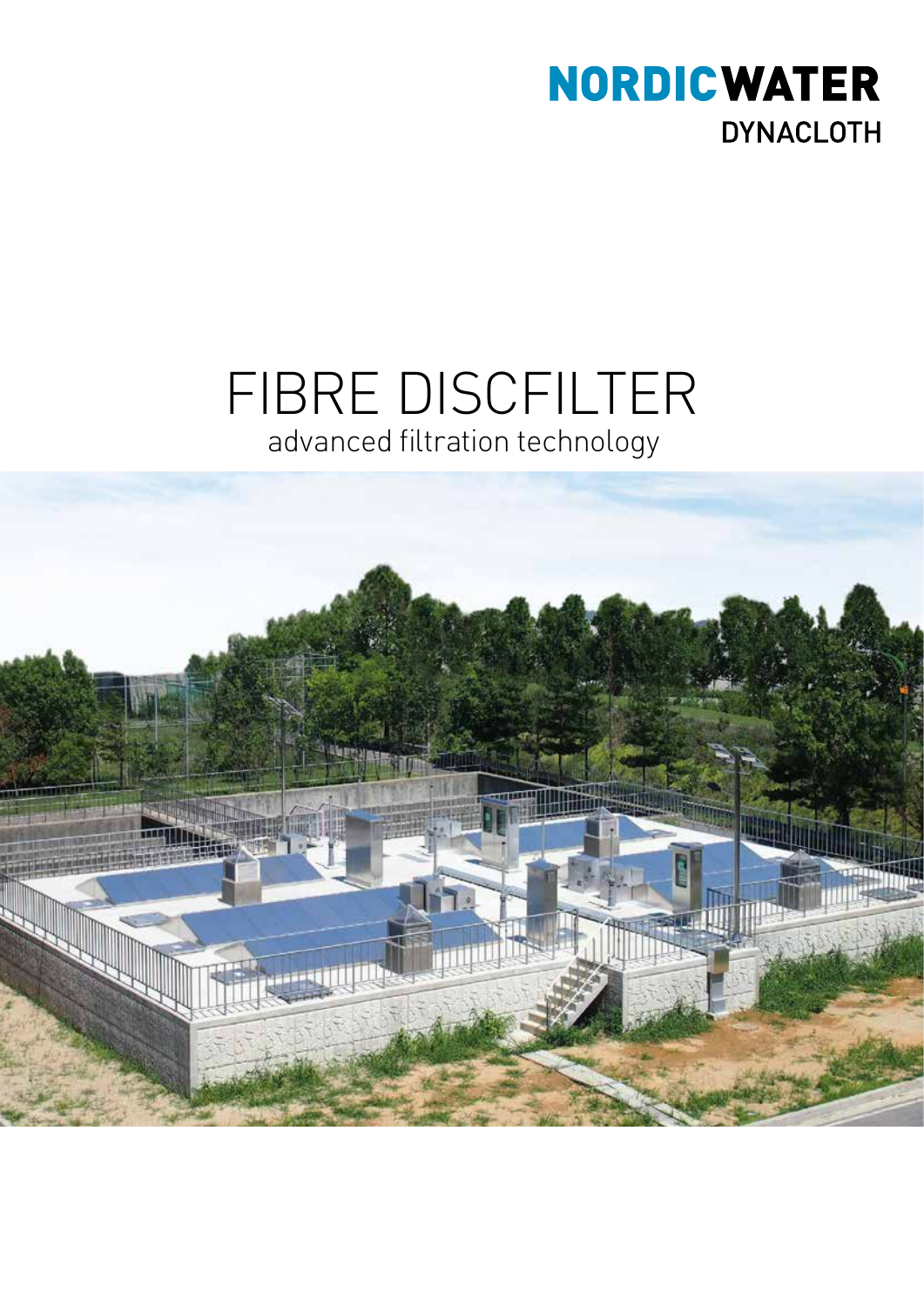## FILTRATION AND BACKWASH OF THE DYNACLOTH

### **Filtration process**

Water to be filtered flows by gravity into the filter passing from the outside to the inside through the pile cloth fibre media. Suspended solids and other contaminants in the water are accumulated on the outside of the fibre media and the water level inside the filter begins to rise.

### **Backwash process**

The backwash process is started by the water level sensor or timer. During the backwash process, the disc rotates and the solids are removed by spray and or suction cleaning. The collected solids are discharged through the solid collection system. During the backwash process, the DynaCloth operates without stopping the filtration.

### **Discharge of sludge**

The solids that settle at the bottom of the tank are accumulated and discharged by pump at preset cycles. During the discharge process, the DynaCloth operates without stopping the filtration.





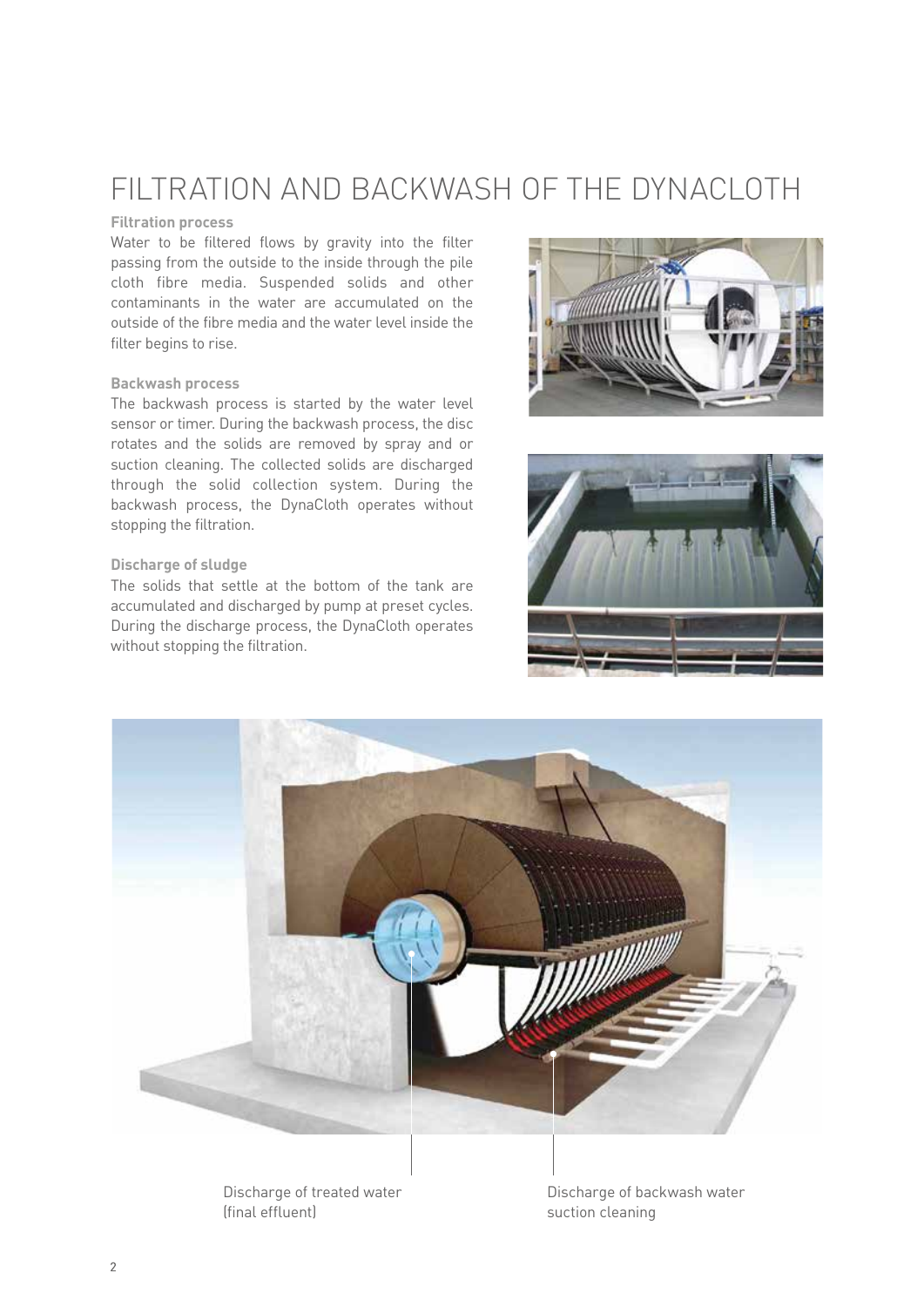## ADVANTAGES OF THE DYNACLOTH

- Efficient removal of SS, BOD, P, etc. by a combination of sieve filtration and depth filtration.
- Produces high quality final effluent less than 10 mg/l SS.
- A wide range of models is available to meet all customers' needs.
- The fibre media is very easy to inspect and replace.
- More than 10 years of R&D on the fibre media cloth ensures efficient and reliable filtration.
- Stable and continuous operation due to the cleaning of the fibre media with a specialized cleaning device and an automatic self-cleaning nozzles.
- A continuous filtration process reduces the need for standby units.
- Compact design reduced footprint.
- Gravity flow through the filter.
- Low head loss (50-250 mm).
- Low volumes of reject backwash water, typically 1-3 %.

### MAIN APPLICATIONS

- Tertiary treatment, removal of SS and BOD from waste water.
- Filtration for reuse of water etc.
- Pre-treatment of river and lake water and algae removal.
- Industrial filtration water, cooling water, agriculture, cooling water for power plants and steel manufacturing plants, etc.
- Pre-treatment for advanced processes (activated carbon, ion tower, ozone, UV) and R/O, N/F.
- Primary treatment of wastewater in place of clarifiers.
- CSO applications.
- P removal in combination with co-precipitation
- P removal with one or two stage chemical pretreatment.



55 % submerged



100 % submerged